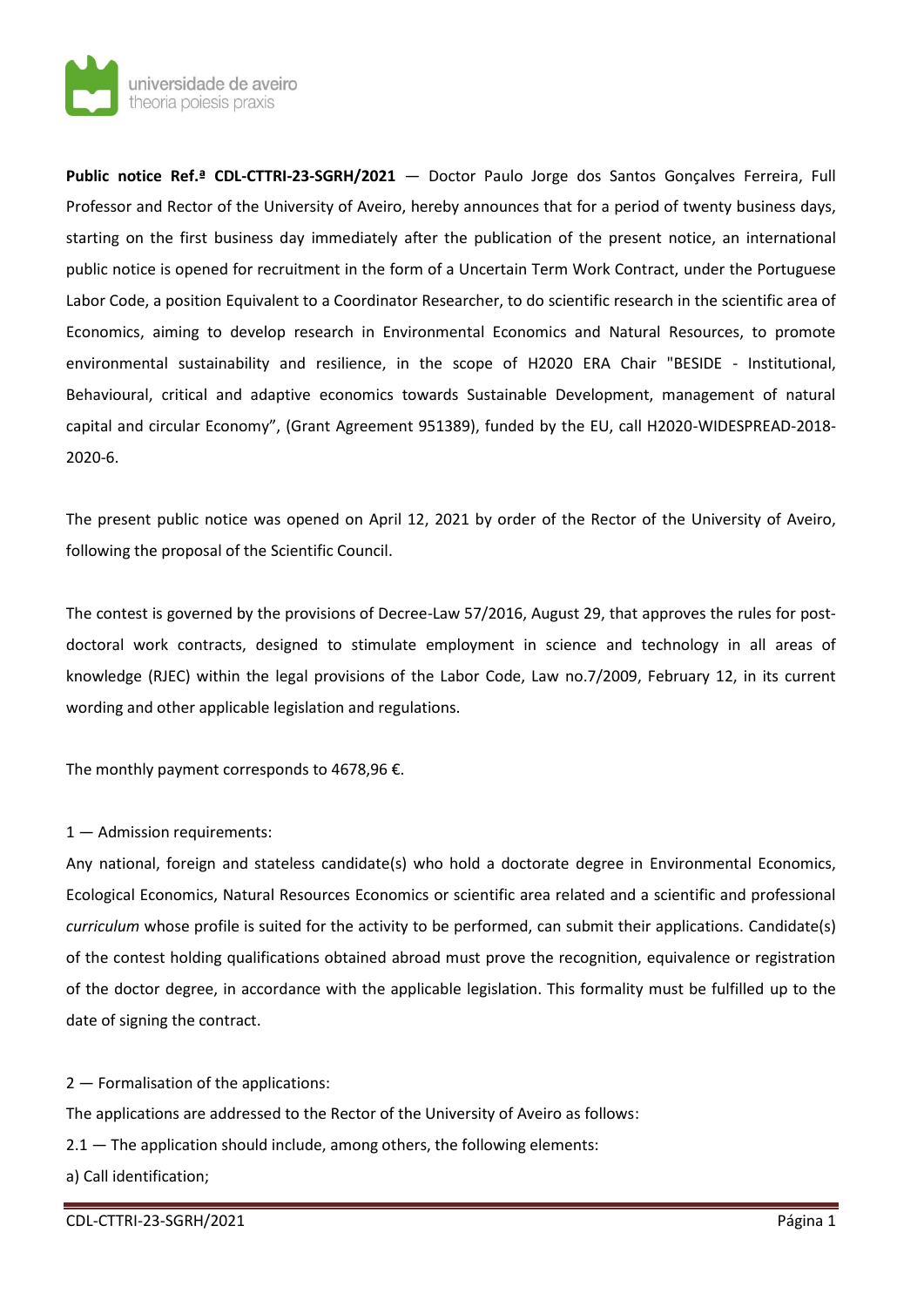

b) Applicant's identification: full name, birth date, nationality, mailing address and email;

c) Identification of the institution where the applicant is presently working and his/her position there, when applicable;

d) Identification of degrees held by the applicant;

e) Statement by the applicant declaring that the elements or facts contained in the application are correct and accurate.

2.2 — The application should include the following documents:

a) Copy of detailed and structured *curriculum vitae* according to items in point 5;

b) Other relevant documents for the evaluation of qualification in related scientific area;

c) Any other documents that the applicant considers relevant, namely for the assessment of the information referred to in no. 2 of article 5 of the RJEC.

2.3 — The *curriculum vitae* should contain:

a) Full identification;

b) Contacts: address, telephone number and email;

c) Copy of the certificate with the respective mark or grade or other document that is legally recognised for the same purpose;

d) All pertinent information for assessing the application considering the selection and ranking criteria of the present call, organized according to the sub-items of the assessment set forth in Section 5 below.

2.4 — Submission of the application:

2.4.1 — The application may be submitted in Portuguese or in English, by email, to the Human Resources Department of the University of Aveiro (concursosDL57-2016@ua.pt) until the deadline stipulated in this Notice.

2.4.2 — The applicants are required to present a "message sent" confirmation as proof of the application submission.

2.4.3 — Instructions for the submission of applications, in digital format, are available in the Competition and Job Offers of the Human Resources area at [https://www.ua.pt/pt/sgrh/pessoal-investigador-novos-concursos](https://www.ua.pt/pt/sgrh/pessoal-investigador-novos-concursos-e-ofertas)[e-ofertas.](https://www.ua.pt/pt/sgrh/pessoal-investigador-novos-concursos-e-ofertas)

2.5 — Failure to comply with the deadline for submission of the application, as well as the incorrect formalization of the application, result in the exclusion of the application. The exclusion decision is communicated to candidates by e-mail for the purpose of their hearing.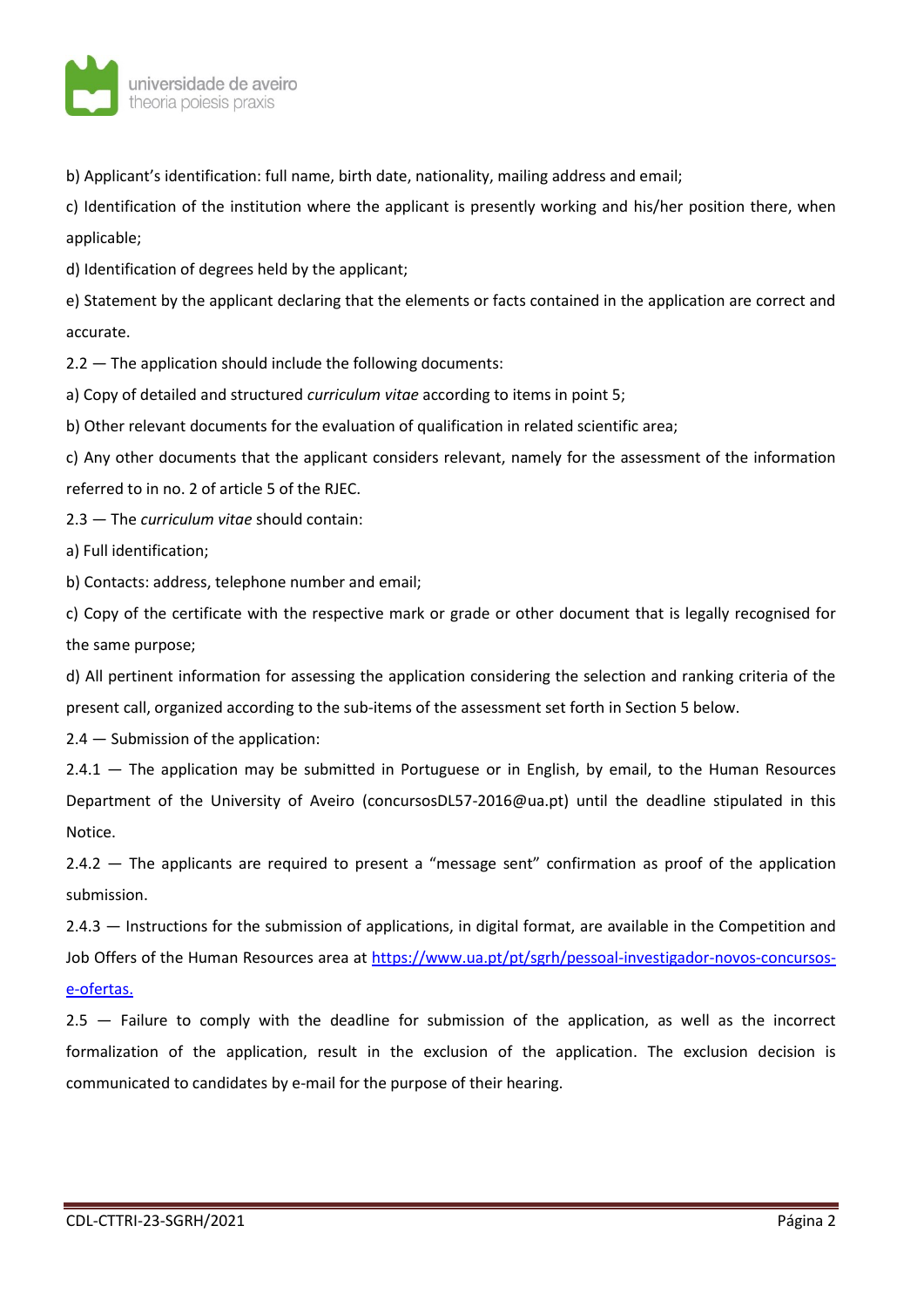

3 — Call Jury:

3.1 — In accordance with article 13 of the RJEC the call jury has the following composition:

President: Professor Paulo Jorge dos Santos Gonçalves Ferreira, Rector of the University of Aveiro. Jury members:

Professor Anabela Botelho Veloso, Full Professor, University of Aveiro;

Professor Ariel Dinar, Distinguished Professor, University of California Riverside (UCR);

Professor Nicola Beaumont, Honorary Professor, University of East Anglia & University of Exeter;

Professor Maria Antonieta Ejarque da Cunha e Sá, Full Professor, Nova School of Business & Economics, Nova University of Lisbon;

Substitute members:

Professor Casimiro Adrião Pio, Full Professor retired, University of Aveiro;

Professor Maria Isabel Rebelo Teixeira Soares, Full Professor, University of Porto.

4 — Jury operation rules

4.1 — The deliberations are held by roll call voting requiring the absolute majority of votes of the members of the jury present at the meeting, not permitting abstentions.

4.2 — The jury deliberates approval on absolute merit, based on the merit of the overall curriculum of candidates with regards to the scientific area of the Competition and also considering, cumulatively, compliance with requisites in 4.2.1 and 4.2.2, and at least one of the remaining requisites:

4.2.1 — Has at least fifteen years of relevant research experience, after the PhD, in Environmental Economics, Ecological Economics, or Natural Resources Economics, within international organizations or private sector; and,

4.2.2 — Excellent background in quantitative analysis, and preferably, experience in empirical and policy driven research;

and

4.2.3 — The applicant is the author or co-author of at least 80 articles, in the scientific area that the Competition is open, indexed in the Science Citation Index Expanded of the Web of Science from Clarivate Analytics where document type = article or document type = review, or in the SCI Verse Scopus with the same characteristics;

or

4.2.4 — Have obtained a total of at least 4000 citations (excluding self-citations) to the scientific works produced in the area for which the contest is open;

or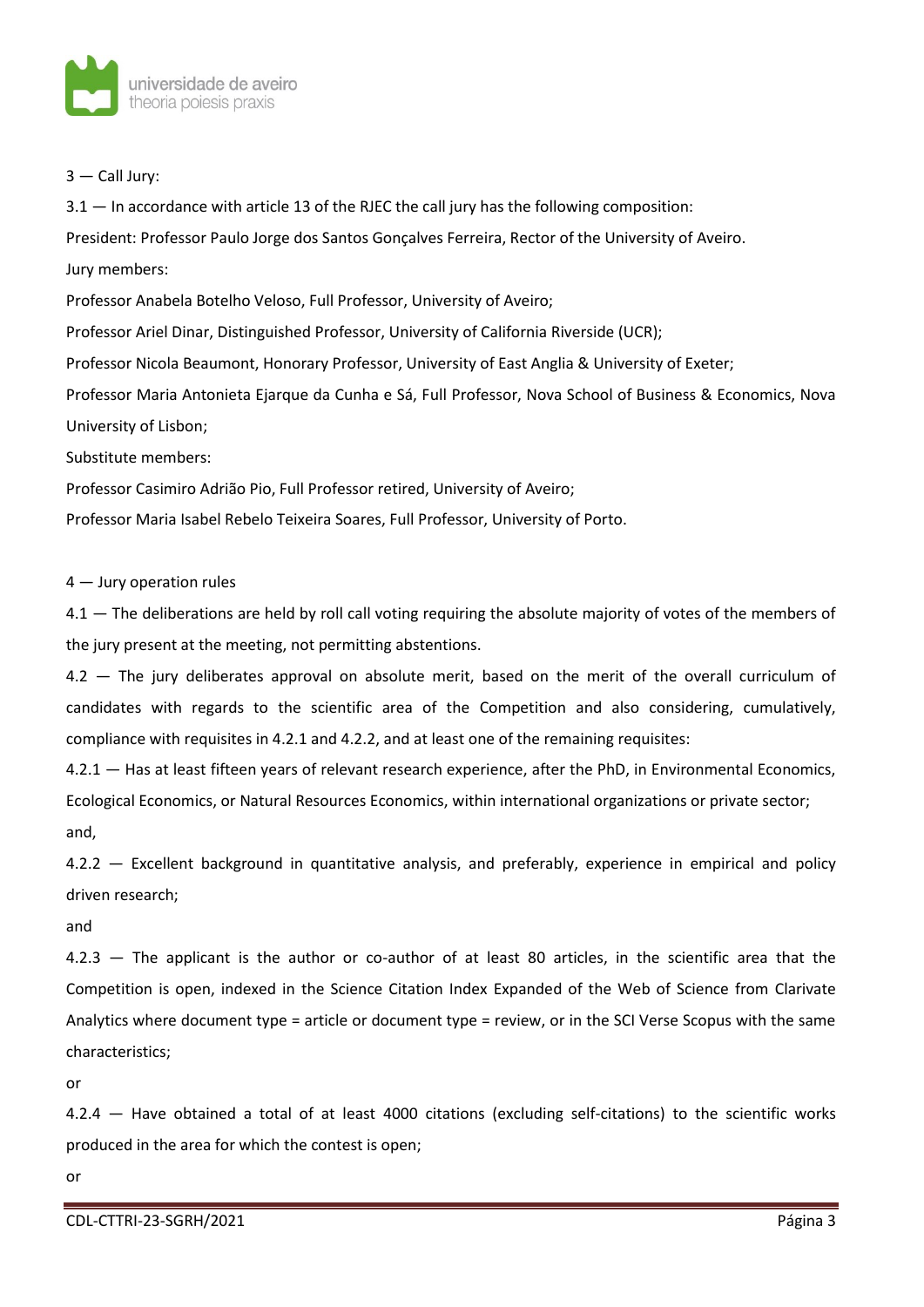

4.2.5 — Have an h-index equal or above 20;

or

4.2.6 —Proven experience in management skills, and the ability to effectively lead interdisciplinary and multicultural teams.

4.3 — The exclusion decision in absolute merit is communicated to candidates by e-mail for the purpose of their hearing.

4.4 — After the phase of approval in absolute merit, the jury will begin the process of appraisal of applications, taking into account the criteria set out in this notice.

5 — Evaluation and selection:

5.1 —The selection methods are curricular evaluation and a public presentation session.

5.2 — The evaluation of the scientific and curricular course focuses on the relevance, quality and timeliness:

a) Of scientific, technological, cultural or artistic production in the last five years, deemed most relevant by the candidate;

b) Of applied research activities, or based on practical work, developed in the last five years, deemed most impactful by the candidate;

c) Of knowledge extension and dissemination activities developed in the last five years, namely under the scope of the promotion of culture and scientific practices, deemed most relevant by the candidate;

d) Of the activities of management of science, technology and innovation programmes, or the experience in observing and monitoring the scientific and technological, or higher education system, in Portugal or abroad.

5.3— The five-year period mentioned above can be extended by the panel, if requested by the candidate, whenever the suspension of scientific activities is reasoned by socially protected grounds like parental leave, long-term serious illness, and other legal situations of unavailability to work.

6 — Curricular Evaluation. This component of the evaluation is expressed on a numerical scale from 0 to 20 taking into account the following criteria:

6.1 — Curricular evaluation criteria are:

6.1.1 - Criteria for the evaluation of the scientific performance of the last five years considered more relevant by the candidate (14 points);

Scientific Production. Quality and quantity of scientific production in the area that the Competition is open (books, articles in scientific journals, papers presented in conferences) expressed by the number and type of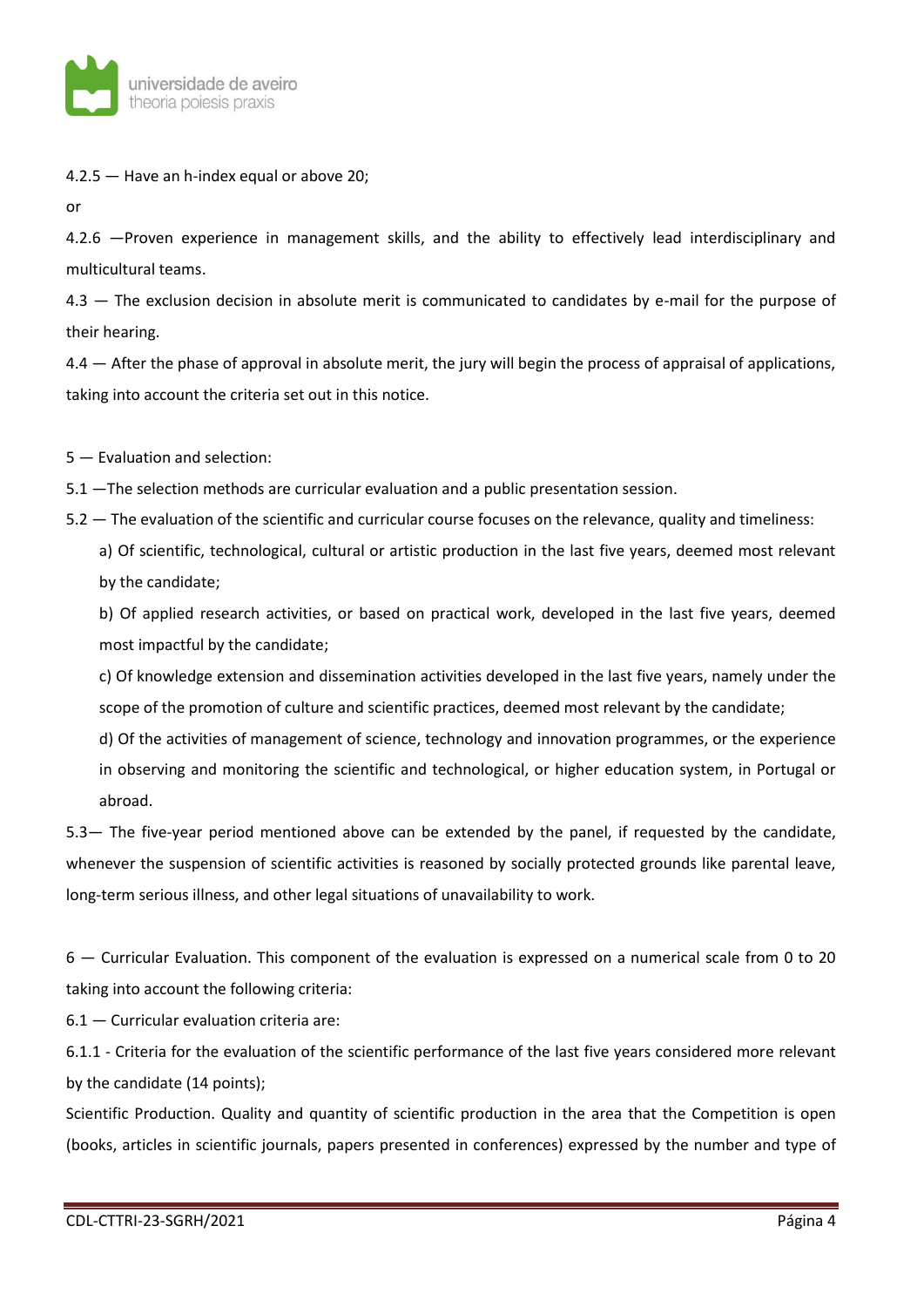

publications, and the recognition given by the scientific community (the quality of the location where it has been published and the references made by other authors);

Coordination and participation in scientific projects. The quality and quantity of scientific projects in which the applicant has participated within the subject area of the Competition, whether financed through public funds of national or international agencies or by enterprises. The assessment of the quality must take into account the funding obtained, the degree of difficulty of the funding competition, the expert assessment of the projects and the resulting prototypes, particularly if they led to the development of products or services.

Intervention in scientific community. Assessing the capacity to intervene in scientific community, particularly by organizing events, being (co-)editor of magazines, participation in the assessment of projects and articles, being invited to give speeches, being a member of academic juris, as well as being recognized through awards or other distinctions and respective impact. It will also evaluate the orientation of students in doctoral and post-doctoral work.

6.1.2 - Criteria for evaluating extension and knowledge dissemination activities developed over the past five years, in particular in the context of promoting culture and scientific practices, considered to be of greatest impact by the candidate (6 points);

Patents, registration and ownership of rights, elaboration of technical regulation and legislation. Patent authorship and co-authorship, records of ownership of intellectual property rights regarding software, mathematical methods and rules of mental activity. Participation in standardization committees and in the drafting of legislative projects and technical regulation. The evaluation of this criterion should also take into account the resulting economic valuation of patents and intellectual property rights.

Participation in consulting activities, tests and measurements involving the private and/or the public sector. Participation as a former in vocational training courses or technological expertise directed at companies or the public sector. The evaluation of this criterion should also consider the economic valorization of research results achieved, measured by the contracts of technology transfer and development that have resulted and contribution to the creation of spin-off companies.

Participation in initiatives to disseminate scientific and technological knowledge under the auspices of the scientific community (for example organization of congresses and conferences) and to various audiences. Publications to disseminate science and technology. Presentation of lectures and seminars for the general public.

6.2 — The score obtained in the curricular evaluation method is expressed in numeric scale of 0 to 20, considering the valuation up to two decimal places.

6.3 — The jury deliberates by vote justified according to the criteria of evaluation, no abstentions are allowed.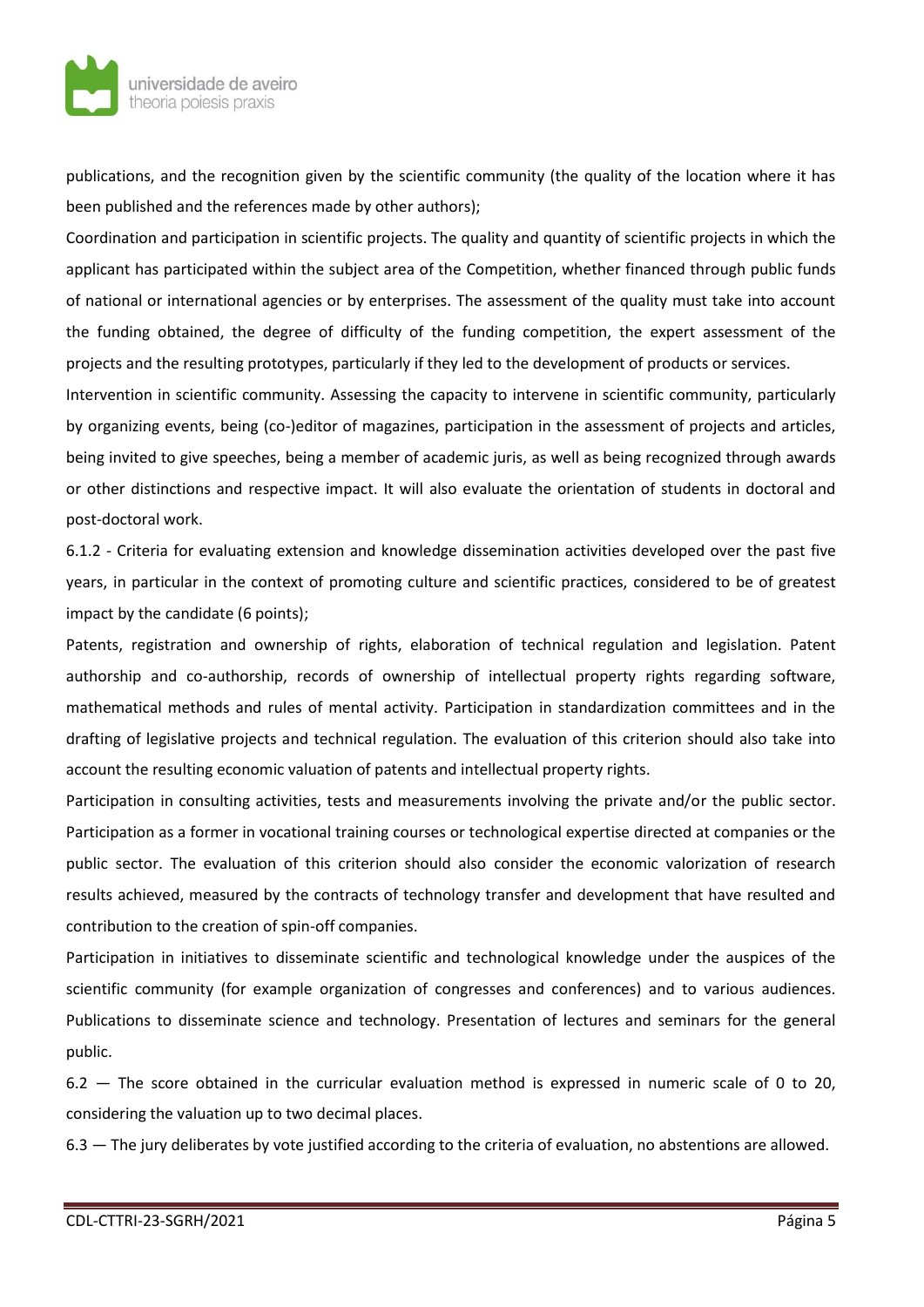

6.4 — The classification of each candidate is obtained by averaging the scores of each of the elements of the jury. In case of a tie, the decision of the tie-breaker shall be the responsibility of the chairman of the jury.

6.5 — Once the Curricular Assessment is completed, the top 3 candidates are approved for the next evaluation method as indicated in point 5.1.

6.6 — Candidates who obtained a rating of less than 15 points are excluded from the public notice.

## 7 — Public Presentation session:

This session, which can be applied to all or part of the candidates, is intended solely for clarification of aspects related to the results of the investigation.

7.1 — In this session the candidates make a public presentation of a topic of their choice with a duration of up to 30 minutes, which will be followed by a discussion that will have a maximum duration of 60 minutes.

7.2 — Public Presentation session evaluation is expressed on a numerical scale of 0 to 20, taking into account the candidate's scientific knowledge and ability to communicate, as well as the answers to the questions put by the jury and their development perspectives in the unit for which they are applying.

7.3 – The jury deliberates by roll call voting, not permitting abstentions.

7.4 — The classification of each candidate is also obtained by the average of the scores of the members of the jury.

## 8 — Ordering of candidates

8.1 — The final score of each candidate is obtained through an weighted average, by assigning a weighting factor of 90% to the curricular review note and a weighting factor of 10% to the public presentation session score.

In case of a tie, the decision of the tie-breaker shall be the responsibility of the chairman of the jury.

9 — Participation of the parties and decision:

9.1 — The final ordering project is communicated to candidates by e-mail for the purpose of their hearing.

9.2  $-$  At the hearing of the interested parties, the jury appreciates the allegations offered and approves the final ordering list of candidates.

10 — Publication of Competition Notice

In addition to being publish in Series 2 of Diário da República the present notice is also published in:

a) The Public Employment Pool (BEP);

b) The website of the Foundation for Science and Technology, I.P., in Portuguese and English;